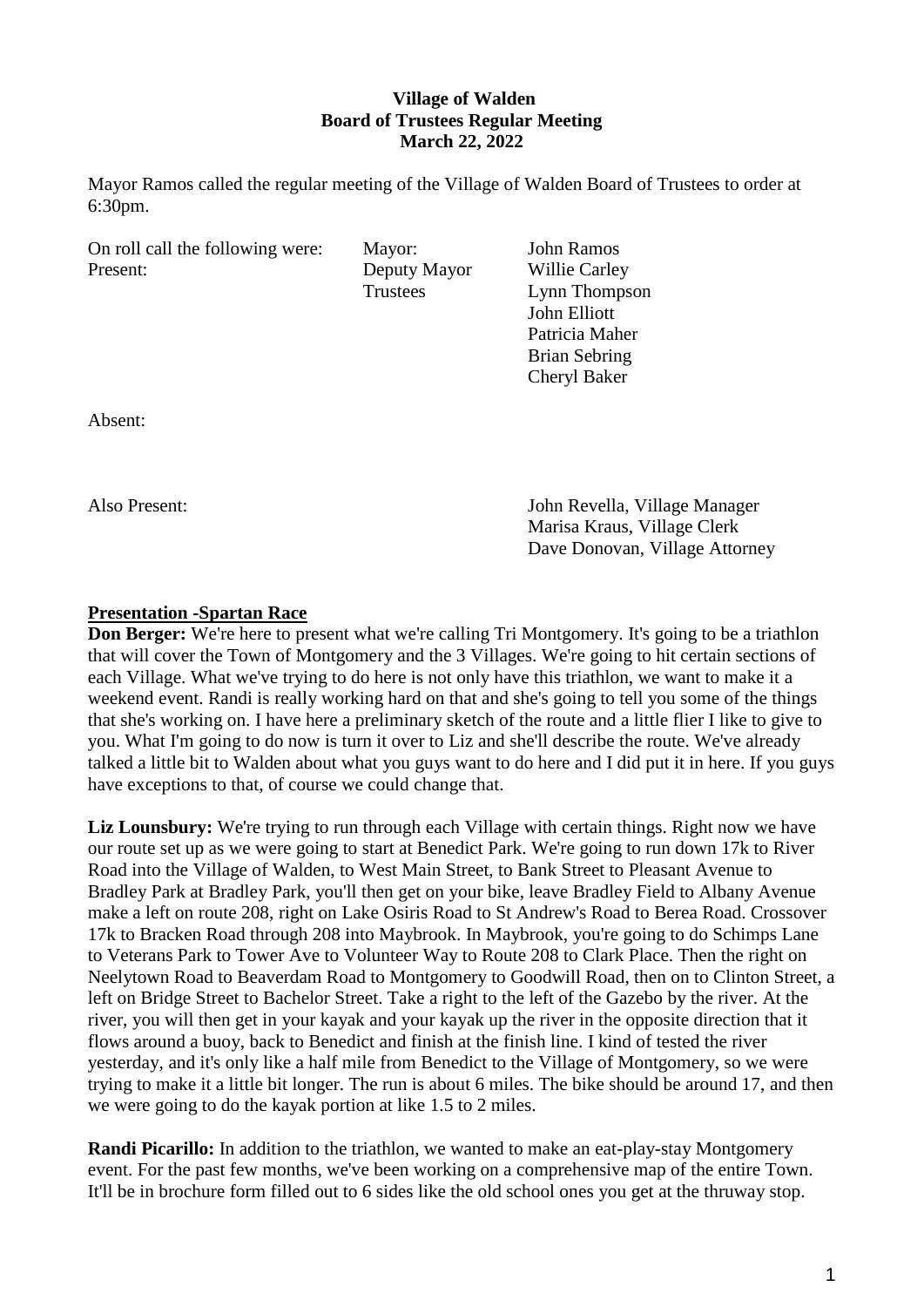There also will be a QR code, so each participating business would have the QR code as people are shopping and buying and dining and whatever as they're doing and they're saying what else is there to do here? You can scan it and we have something similar if you've seen it to the Orange County map, where it's a little bit more artistic and the different stopping points. But we do have a close up of each business district on it for Walden, Maybrook and Montgomery, and then an overall view of the Town and then there are little arrows to the things that are just outside the Town. We've tried to list a more comprehensive list of things to do, places to stay, where you're going to grab money, where you can pick up a prescription, that kind of stuff to entice more weekend tourism. We'd like to take advantage of the places like Angry Orchard, City Winery, Winding Hills, campgrounds and couple of the newer hotels that are being proposed in the area to get some more people to stay and spend more money and see why we love this area. We came up with this idea. We've been looking for a race, something to do. We've kind of tested the waters and tried out a couple of smaller things. We came up with this cockamamie idea and we have spoken to quite a few other businesses. We're looking to do a special at the pizza places, Friday night to do like a carb-load meal for anybody that's participating in the race, like a \$10 pasta night. The day after, City Winery, we're working on like a prix fixe brunch and then a community concert. So, whether that means they're scheduling the talent and it's a non-ticketed event that everyone can go to and enjoy, or we can book local talent and it would be free for locals to enjoy. We're working out the details. We're trying to get as many participants business wise and see what we can do to kind of highlight different places along the way so that we can build this as an eat-play-stay weekend and we hope to do it annually. We have already talked to the fire department and the police department about this. The feedback has been positive. We've already presented to Town of Montgomery and Village of Maybrook, and the preliminary feeling was positive. We've gotten some input from a couple of local people about the kayak portion, about where we should be avoiding major intersections and how to keep it as safe as possible. It will be a 16 and up race. We do know we'll need a lot of volunteers, so we did reach out to the high school and their varsity track team. So, if they're 16 and up and a student, they'll get a highly discounted rate with the understanding that we will get volunteers from the rest of the track and field crew. First responders are also going to get a discount. I think that's it for the Business Council end of it.

**Don Berger:** The whole concept that we're really trying to put together is bring our community together. When we come back to Benedict Park, have a community day there. Children's events, races, bobbing for apples, bouncy houses. Also have adult things up there. Will have to get insurance on all that. It's really bringing the communities together. Bringing Maybrook, Walden, Montgomery into that park. We'll have music there. That's what our goal is. I think it's something that's been positive with the Town and the Village of Maybrook. I know the folks that I spoke to here in Walden are all very, very positive about it. On April 5th, we'll be going to the Village of Montgomery and see how they feel about it. While we're hoping to hear from you guys today, okay, proceed, you're welcome here in our Village. And we could start planning the whole show. Without Walden, we'd have to change things. I'm sure you guys will enjoy it.

**Manager Revella:** What's the sponsoring organization?

**Randi Picarello:** BCGM.

**Trustee Thompson:** I think it's a great idea.

**Trustee Maher:** In other areas, have you guys looked into what the expected attendance might be?

**Randi Picarello:** It's a 1-3 man team, if you want to do the whole thing yourself, you can. If you want to do it with a 3 man team you can. We need the go ahead to finalize the route. As soon as we finalize the route. We are ready to upload a link to that run. One of our members is 12 Rock. They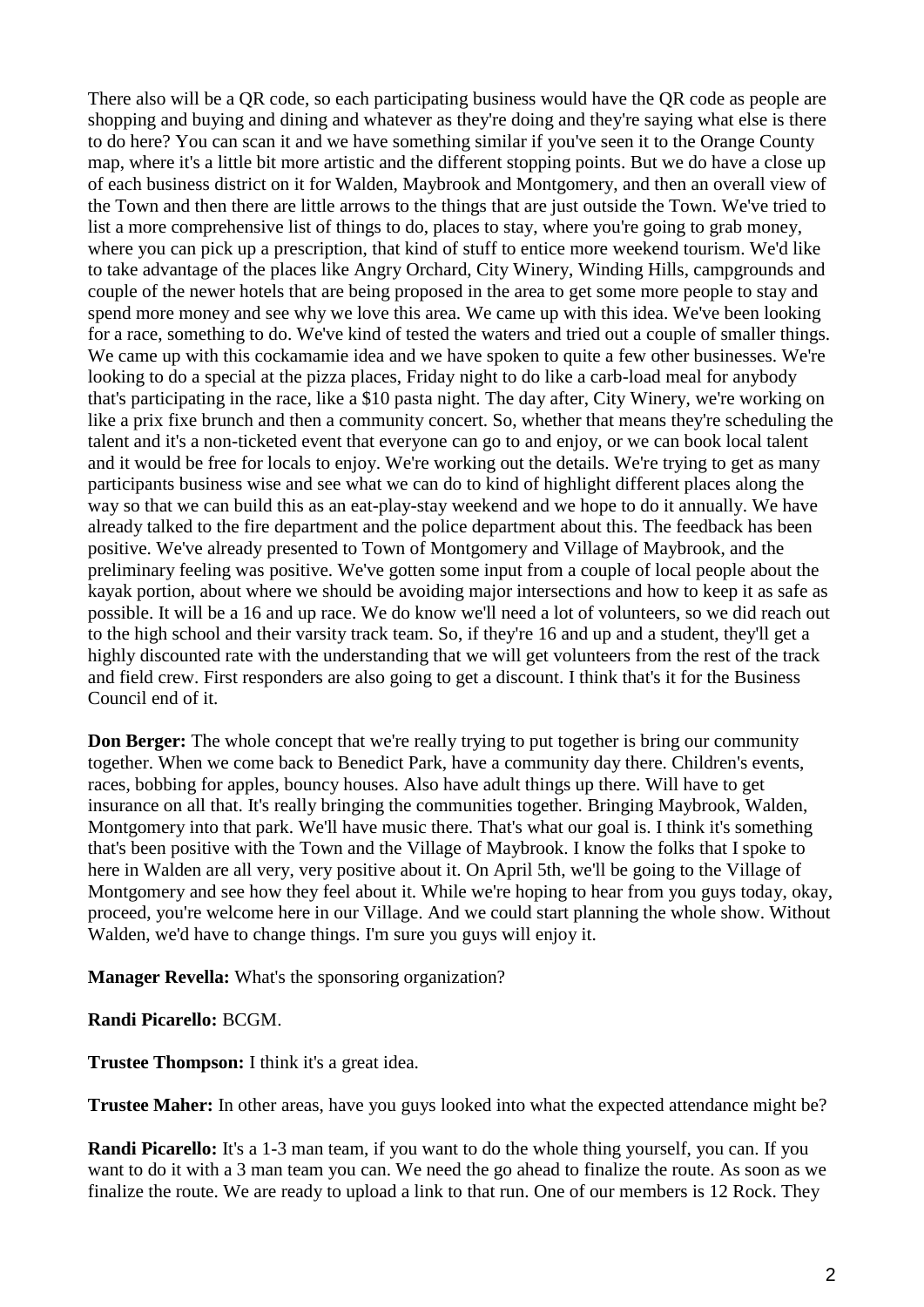do a lot of local races and sponsor quite a few races for. The state line region. So, we're going to share it with them. They're hoping for 500 runners.

**Trustee Baker:** I think it's a wonderful event and I think it's wonderful to include all the communities together.

**Trustee Sebring:** How far in advance are you going to advertise this in the paper?

**Randi Picarello:** We're hoping to get all of the initial approvals that we need by the next board meeting for the Village of Montgomery. Once we get that, it's full steam ahead. We'd like a representative from Walden, but we already do have someone from Maybrook and someone from the Police Department. We'd like to get a committee together of all of the stakeholders in the event and get something pretty solid done by May 1st so we can get it out to the press. We figure we need at least 3 months to really advertise it. I'd like to have everything nailed down by May 1st, ideally.

**Deputy Mayor Carley:** I look forward to it. I want to participate to a certain degree. So, you can divide it up as a team? I can do the run and the bike and somebody else can do that. Great. The Business Council is spearheading it. Where is the fund going?

**Randi Picarello:** It will go to more events like this. The idea with the Business Council is to really advertise and promote the businesses in the area so that we as a community, as a business community have a little bit more say in what's coming into our area so we can dictate a little bit more. Do we need to do a placemaking event again and look at what we need. Do we need more street signs? Do we need more crosswalks? Do we need more pocket parks and all of the things that we discussed? More beautification projects and more advertising of our businesses. We are doing a lot of resource work with the big small businesses to make sure that once they come here, they can afford to stay here and they're prepared with a good business plan and they have all kinds of local resources. Funding all of those efforts.

# **Deputy Mayor Carley:** Great. The cost?

**Randi Picarello:** Right now, I think the full price cost we have is \$119 and then there would be discounts for first responders and students. For part of the event afterwards their discounted ticket for that as well that you can add on to your race price if you'd like to.

**Deputy Mayor Carley:** You get t-shirts, a little medal, the whole nine yards?

**Randi Picarello:** I don't know about the medal.

**Deputy Mayor Carley:** Thank you. I think it's a great idea.

**Mayor Ramos:** What's the exact distances?

**Liz Lounsbury:** I think it's probably like 6.25 run, about a 16 to 17 mile bike and then the kayak would be 1.5.

**Mayor Ramos:** As we spoke before, I'm all in. I have a couple of military teams that are anxiously awaiting. It's a good timeframe. You have 7 months, which is excellent planning timeframe. All I ask is that you make sure you involve all the players, operations ordered by the Police Department. Because I know we're going straight down Main Street. I want to showcase our Village. As you can hear, you have full support of the Board.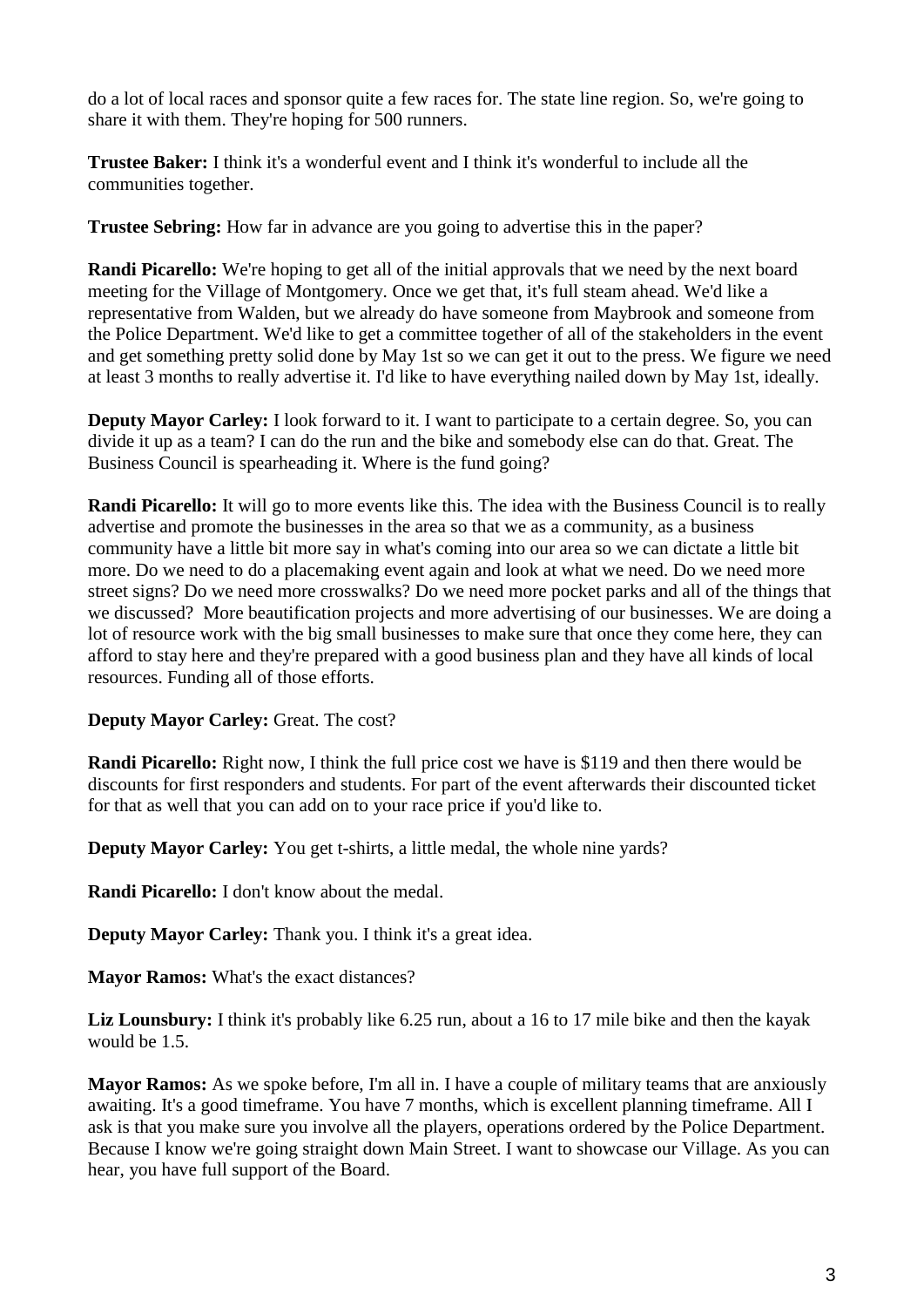**Manager Revella:** I was going to talk about routes with the Chief.

# **Deputy Mayor Carley:** Anything with special needs?

**Randi Picarello:** We are not excluding anyone. We can make reasonable special accommodations so that anybody that really wants to participate, we will make it happen.

# **Presentation – Orange County Transit**

**Representative from Cuddy & Feder:** We are still waiting on DOT comments back from our resubmission to them in January. In the meantime, we are still actively working to get a contractor for the sewer and water connection, and we actually interviewed a couple this week at the end of last week. We hope the next time we're back for an update, we do have some good positive news on that front. Furthermore, we are actively improving the site pursuant to the Planning Board approval. The internal office renovation hopefully is completed within the next few weeks. We also understand Orange County Transit filed for building permits recently this week for fencing and the screening work as part of the site plan.

**Mayor Ramos:** I visited the new office area and it's looking remarkable compared to what it was back then. They're making tremendous strides and I thank you for taking time to come and address us.

**Manager Revella:** Just want to make sure that the things that don't require DOT approval are being done. Those are a berm, some other on site improvements are being done regardless of the DOT holdup, right?

**Representative from Cuddy & Feder:** So, the berm and the fence, that's the permit that you just, I think, filed. I don't know if it's been pulled yet, but it's at least been filed for. So that stuff we are going to keep moving forward while we're still trying to get the DOT sign off and the permit.

# **Presentation – Jay Beaumont**

Jay Beaumont made a presentation on water aquifers.

**Manager Revella:** Just so the public's aware, the Village spent money to pay for a well head protection plan. It was completed in 2009. Submitted to the Town I think this is the 4th time, Trustee Thompson made sure they got a copy as well recently, but they still haven't adopted it, so there really is the need for us to put pressure on them to adopt the plan as soon as possible.

# **Manager's Report**

**Manager Revella:** We had a few Orange County Transportation Council meetings, one with the Subcommittee on Transportation. They're trying to update the bus routes in the county to make them more efficient and to touch on more communities, they're trying to expand. Right now, the major ones are in Newburgh, Middletown and down in K.J. But there are other routes that are expanding as well, and they're looking to push that forward, as well as the trail system, which we've been touched upon in our past meetings. We did interview a dispatcher candidate. Did hire another part time dispatcher. They're on probation now. We're looking to get a couple more, as well as trying to hire police officers. We are having some difficulty. We went through the canvass list once, it actually expired. We got the updated list, which I'm waiting to receive from the county now. We've been meeting with FEMA on some reimbursements from Hurricane IDA. Department Heads have been very helpful in getting the reports in to FEMA so we can get reimbursed for that in those costs. I've been meeting with the contractor at Olley Park on updates along with the Engineer, Public Works Superintendent and the Rec Coordinator to make sure we're on track. Depending on when our supplies come in and when NYSEG gets the gas and electric and depends on when we can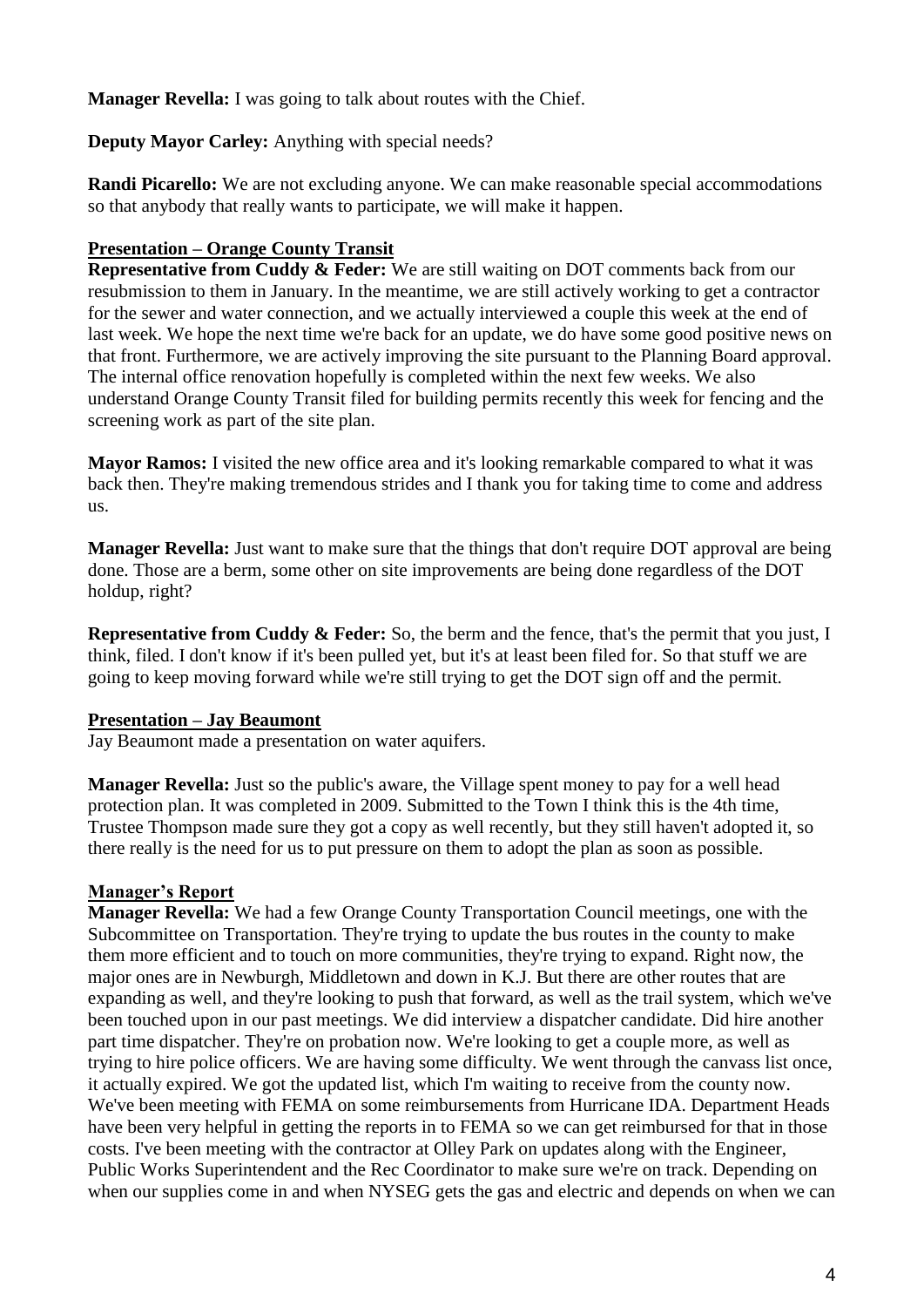actually open. But most of the construction should be done within the next month and a half. Village Treasure and I met with the Village Insurance company went through our policies to make sure we're not missing anything and some updates to make sure we're not being overcharged and make sure we're actually fully covered for all of our buildings and equipment. Went through the updates with Building Inspector along with court proceedings. Those should be up and running again. They have a few problem landlords they're dealing with right now. Covered for some time off from some Department Heads as well. Went through and finalized the budget, which we presented to the Board of Trustees. It's on the website and in the library as well for our budget sessions, which start in April. We're close to our goal. Next meeting, we'll discuss the tax cap and what that means, as well as talk about the budget. Went over 207c with the Village Clerk and Special Counsel. Been going over that and worker's comp cases pretty steadily to try and lower our costs and get those cases closed as soon as possible so we can cover staff issues, that's going on. Also went through the FOILs with our Village Attorney and Village Clerk to make sure we're responding timely. There were a couple of large ones that we had to go through and took a lot of effort and longer than normal because of how many documents were there. But we seem to be moving forward pretty well with those. Rec and Parks Department, even those last couple of snowstorms were quick, but they still had to clear some problem areas in the Village and help the Building Department out. Indoor basketball is going well. The Montgomery Little League is actually going to have baseball at Bradley Park this year. Some private organizations from time to time as well. Youth funding application was submitted to the county, the new online program is up and running. Building Department; Building Inspector issued 11 permits, 8 certificates of compliance, 12 CO reports and 1 CO, as well as continued fire and safety inspections. The Code Enforcement Officer issued 11 permits and 4 fire and safety inspections conducted as well, and they've been keeping up with the planning and zoning matters, which have been pretty busy lately and checking on the progress on Falcon's Rest on North Montgomery Street. Clerk has been updating Facebook/website and working with me and Special Counsel on 207c and workers comp, going over personnel, FOILs, minutes and conducted the last election and responded to complaints from various areas of the Village. Finance Department still working on bank recs, month end closing, the budget, the 2021 year audit. She did complete a 3 day course with the comptroller's office. The webinar was pretty good. Public Works have been doing as much as they can with what they have, including maintaining the Village vehicles and equipment. Water Department replaced 4 meters, 1 end point, 18 mark outs and 3 inspections. They have been getting busier every week. Unfortunately, a lot of stuff going on. Went through the budget as well. Cleared roads, maintain facilities, worked on the trucks from the storms. Work on the sewer plant. We have some maintenance issues going on, but we have a couple of grants received, so we're trying to get contractors in to do some work, as well as the altitude of the Gladstone tank, and they're continue to flush and jet the sewer system. Police have been trying to work on staffing and over time with the people that are out and being short staffed due to 207c and workers comp matters. The accreditation and policies, which we'll go over and a little bit. They have been doing special details and responding to different complaints around the Village and areas of need. They issued 19 traffic tickets. 79 parking summonses, responded to 7 MVAs and conducted 8 arrests. There were 540 blotters since last meeting to the time that I wrote the memo.

**Trustee Thompson:** I thought we were going to get, we don't need detailed information, but for the Building Department, we were going to be informed about the violations. I don't see anything for this period.

**Manager Revella:** He's been giving me a copy of them. There was none in his reports to report on, but they do know that they're supposed to start to tally the lists. There were a couple of really bad ones. 1 is 35-37 North Montgomery Street, where the people who got it off the tax sale just started renovating the building and kind of blew out the back wall and it's in the lawn from there to the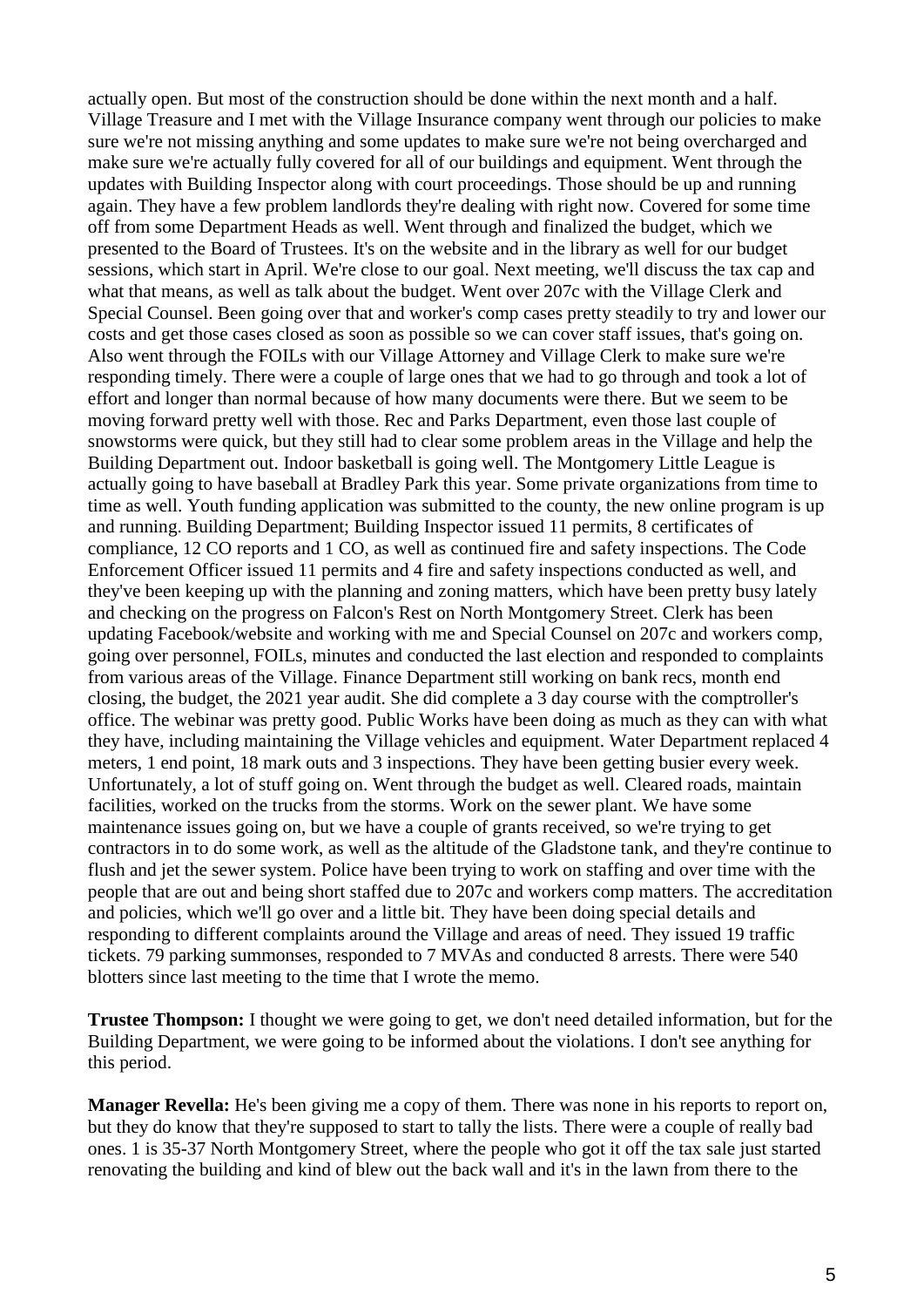river. Some pretty bad ones they've been responding to. I'll remind them to put it in the report so they can report it to you guys.

**Trustee Thompson:** There are physical meetings for FEMA now? If there are, I'd love to attend one of those. If it pertains to us.

**Manager Revella:** We're on a conference call with them. This is for FEMA, for disaster relief because we had damages from a hurricane. Not the classes.

**Deputy Mayor Carley:** The Community Center, what is the projected date?

**Manager Revella:** It depends on when NYSEG finishes their work. They have to put a pole in to bring electric in and they have to do the gas line. We can't really open without those. The weather's getting better, it's not as important, but still it's necessary to be open to the public. The electric has to be in. Construction itself should be done within 6 weeks, depending on supplies that are coming in for finished work. We're ready for NYSEG now. It just depends on when they're available.

# **Approval of March 1, 2022 Minutes**

Trustee Elliott made a motion to approve the March 1, 2022 Minutes. Seconded by Deputy Mayor Carley. All ayes. Motion carried.

# **Public Comment**

**Becky Pearson:** 167 Walnut St. Clarification, talking about the 2 mowers. Did I hear John say that 1 mower was in last year's budget?

**Manager Revella:** Mower and a groomer.

**Becky Pearson:** Was in last year's budget, 1 of them was. Now you want to put both into parkland expense. Can you go over what you said, please?

**Manager Revella:** The Parks Department asked for 2 mowers last year. They got 1 approved, 1 not approved. So, they're asking for the other 1 now. Someone asked if it was a replacement for something. It's not a replacement. It's 1 that was already requested to meet their needs.

**Becky Pearson:** If it was in the budget last year, you have the money to spend on the 1, why are you putting 2 in?

**Manager Revella:** It's not 2, it's a field groomer, not a mower.

**Becky Pearson:** Okay. It's 2 items, I don't care what they are. 1 item was in last year's budget. 1 wasn't.

**Manager Revella:** No.

**Becky Pearson:** Neither one was in last year's budget.

**Manager Revella:** Correct. It was cut before we set the budget.

# **Action Items:**

#### **Discussion – Police Policies**

**Chief Herlihy:** This should be our last meeting for what we have on our Lexipol procedures, as well as the adopted that we included in our Lexipol policy. We updated ours to the new policies that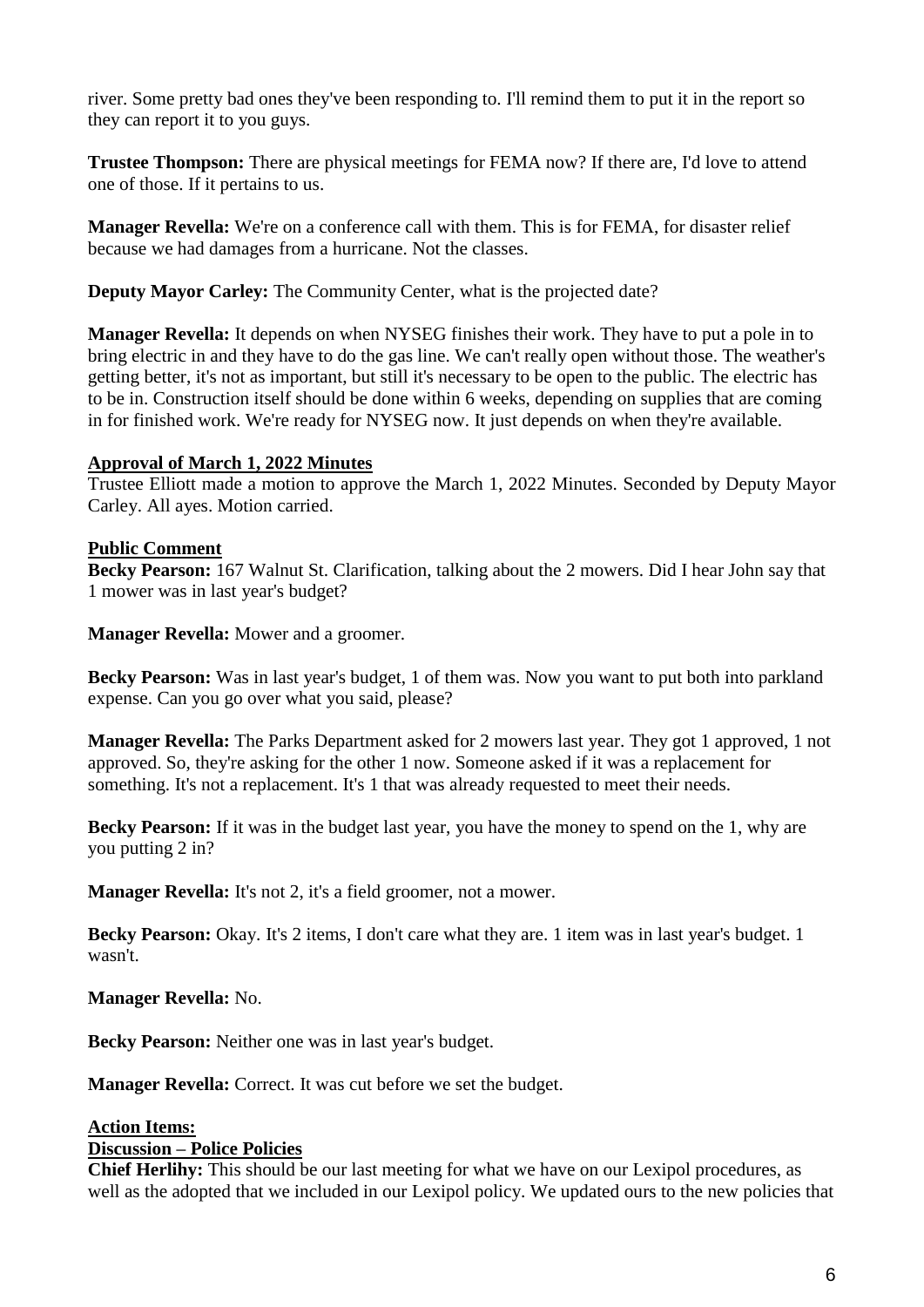were just released to us today for the corrections that were made, that is now in our Lexipol policy is incorporated in Section 205.

**Mayor Ramos:** It was a lot of work, a lot of paper. Thank you.

# **Discussion – Ambulance Corps**

**Mayor Ramos:** Just to let you know, at 5:20 this afternoon, I received a call from Mr. Peter Berry. He is the new consultant for the Town of Montgomery. I'm going to ask the Village Clerk to forward him all our emails so that he may have contact with the members of the committee and the rest of the board so that he can set up a meeting and he come down. He's already talked to the Village of Maybrook. He's waiting to talk to the Village of Montgomery. If you see Peter Berry on your emails, don't destroy it. It is Mr. Berry, he is the consultant for the Ambulance Corps and hopefully he'll be able to coordinate a date and time where we can discuss this matter further.

**Trustee Thompson:** I believe we're pretty much close to complete to speaking to all the entities that we wanted to speak to. Is there a plan then to collate all of our data and share it with everyone else on the board?

# **Mayor Ramos:** Yes.

**Trustee Thompson:** I'm sorry to see Trustee Baker go, but she has been instrumental in all of the ambulance meetings and discussions and going to the ambulance board meetings. I'm hoping we can still utilize her services if she's still willing to participate as a Village resident.

**Mayor Ramos:** Absolutely. I mean, if it's okay with the board, she can liaison with the Ambulance Corps and continue with this. And you're right, we're getting close. We're going to wait for the consultant. I told him to come see us first. We do have some questions still and he was very upbeat and he's looking forward to working with us.

**Trustee Thompson:** I also got an email from Trustee-Elect Becky, I don't know if she sent it to everyone, I'm assuming, she would like to begin to be updated on where we are with the ambulance, so she's ready to go when she comes on board.

Mayor Ramos: Okay, looking forward to it.

**Trustee Thompson:** I don't really have a lot of data to give her, because you were the keeper of the notes.

**Mayor Ramos:** There's a lot. When we set up an appointment with the consultant, I don't have a copy machine and I don't think our machine can do that because it's well over at least a thousand pages right now of all the information and the references and the resources that we had and the conversation. We're going to sit down, hopefully with our liaison and complete or finish completing an excel sheet on what we've done and we'll get it to the appropriate players.

**Trustee Elliott:** As part of the consultant, does he give like an estimate of what a new building is going to cost?

**Mayor Ramos:** He is going to give us what we ask him.

**Trustee Maher:** I can forward you the scope of work.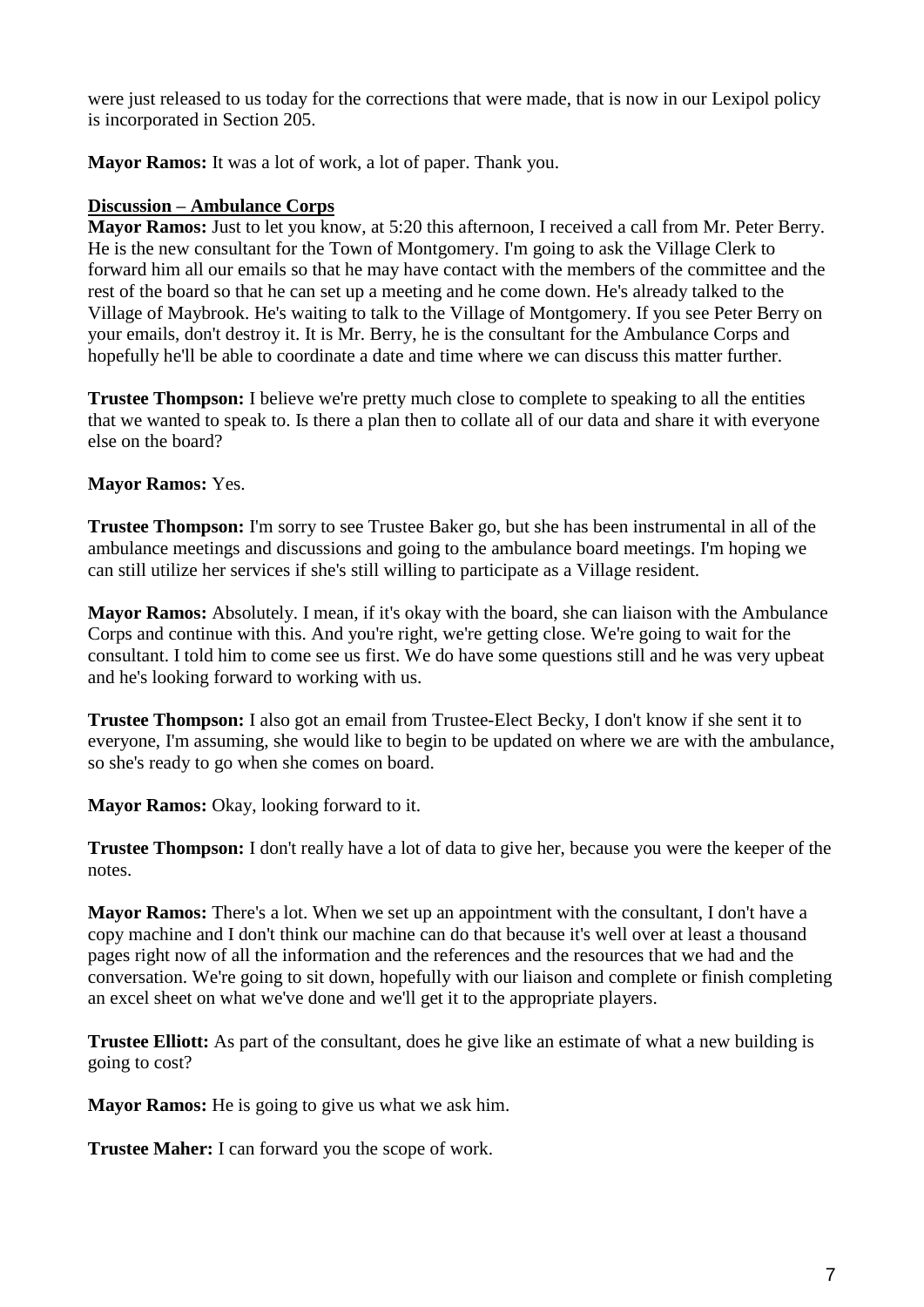**Trustee Sebring:** I'd like to see Trustee Baker stay on as a member of the committee since she has worked really hard with the rest of you. I have no problem with that. I look forward to having a meeting with that consultant for the Ambulance Corps.

**Deputy Mayor Carley:** I look forward to hearing more. And I agree with Trustee Baker being part of that if she's willing to do it. I think Trustee Pearson, soon-to-be. Mrs. Rainaldi can give you whatever she wants to give you, so that's open too. She has everything.

**Mayor Ramos:** Just to let everybody know, he was assigned a deadline of June 1st. Between him talking to all the Villages and the Town and all the outside agencies that are involved in this, then that's his marching orders.

# **Village Hall Flooring**

**Manager Revella:** We had gotten some pricing for it because of the pricing level, we're required by law to go for a public bid. I just wanted to make sure we get input from the attorney about the timeframe for that bidding so we can actually put the bid out for submission. The estimates is in your packet so you're aware of what the level we're looking at.

**Attorney Donovan:** Pursuant to General Municipal Law, the minimal time frame, 5 days have to elapse between when the notice of Bid appears in the newspaper and the bid is open. A rule of thumb that I would suggest is a minimum of 7 days. A day for the advertisement to appear. 5 days to elapse and on the next following day, the bid could be opened. That's my recommendation to the board.

**Manager Revella:** I just need consensus from the board to be able to go out to bid for that for at least a minimum bid time period.

**Mayor Ramos:** Has everybody taken a chance to review that?

**All:** Yes.

**Manager Revella:** We'll put that out right away.

# **Licensing Renewal -Sweeney's**

Trustee Sebring made a motion to approve license renewal for Sweeney's. Seconded by Trustee Thompson. All ayes. Motion carried.

# **Resolution 11-21-22 – Stop DWI**

Trustee Baker made a motion to approve Resolution 11-21-22 Stop DWI. Seconded by Deputy Mayor Carley. All ayes. Motion carried.

# **Resolution 12-21-22 – Budget Transfers**

**Trustee Thompson:** I thought that we were going to start doing more monthly meetings with the Department Heads. It does seem like a lot of money got moved around. There was no anticipation of this month by month?

**Manager Revella:** We did some minor ones last month, but this is really most of it because of things that came up within the last month and spring started. We got an update on our cash report to know where the budget lines were and those are all accumulated in this.

**Trustee Thompson:** I just thought that was going to be the purpose for meeting more frequently the Department Heads with the Treasurer to avoid large transfers like this.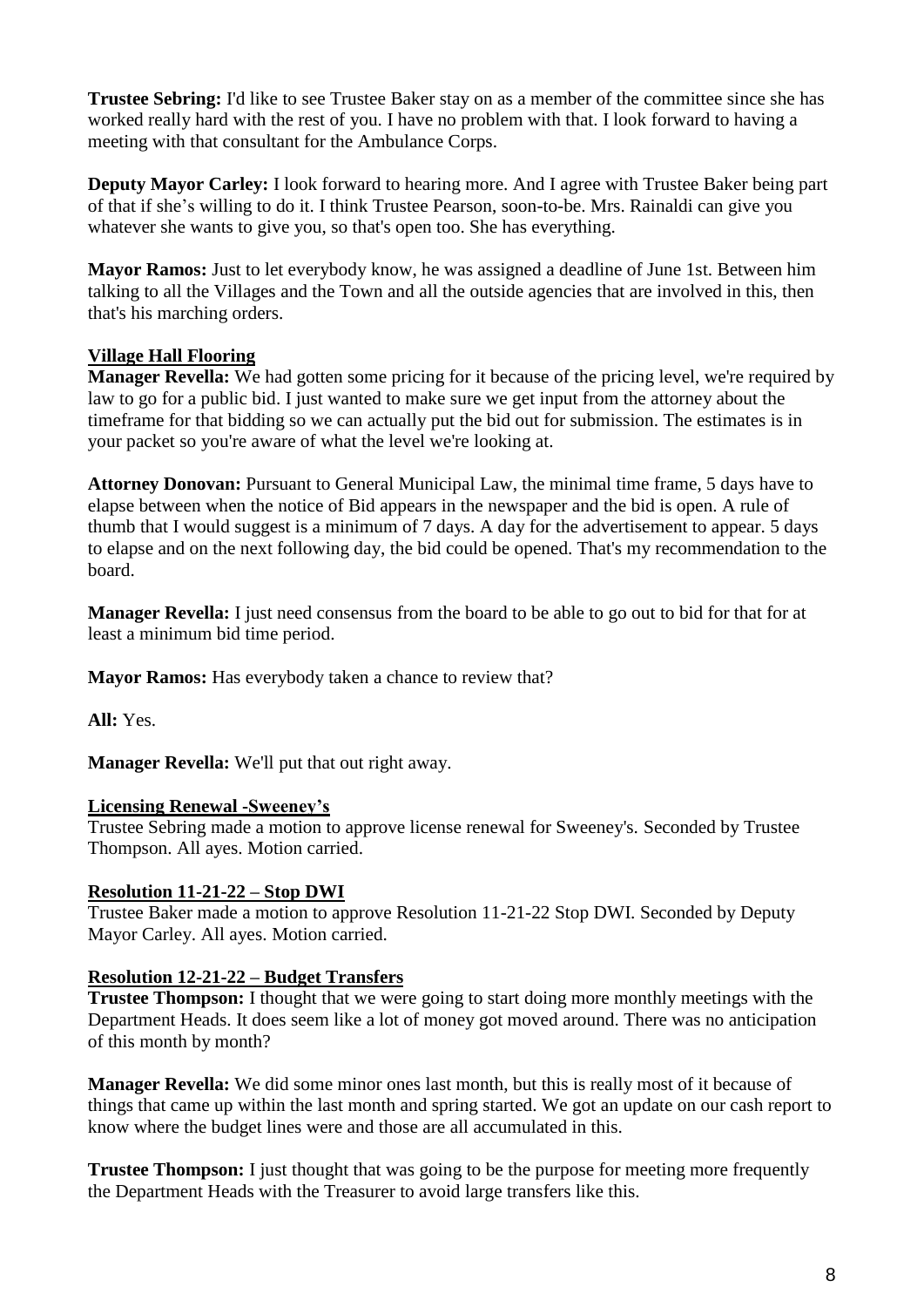**Manager Revella:** It should be. The big one is the Police Department's, because we still have to cover a lot of people that are out that we were hoping would get some people back and some coverage. We tried to hire another full timer, but weren't able to off the canvass list. Trying to fill that gap. That's a big gap.

**Trustee Sebring:** Parks and Rec, the field groomer. Is there going to be enough use of the park this summer to warrant a groomer?

**Manager Revella:** We have a baseball league that put the park use request in for the full season.

**Trustee Sebring:** All right. The mower, which one is being replaced?

**Manager Revella:** It's a zero turn that we didn't buy last year. We were supposed to get 2, but we got 1.

Deputy Mayor Carley made a motion to approve Resolution 12-21-22 Budget Transfers. Seconded by Trustee Sebring. All ayes. Motion carried.

# **Allocation Parkland Funds**

**Manager Revella:** We did receive a good amount of Parkland funds. Part of that was from the Falcons Rest project. We'd like to see if we could use those funds to pay for those 2 pieces of parks equipment. Want to make sure that we do the correct process.

**Attorney Donovan:** Your parkland fees for capital improvements. Not operational maintenance. So, if it falls within capital improvement, then you're authorized to spend the money.

**Deputy Mayor Carley:** All the things that you were talking about were capital. Or was it for just maintenance?

**Manager Revella:** It's for buying the 2 pieces of equipment.

**Attorney Donovan:** I don't know what the equipment is or what it's used for. Typically, if you're going to, it would be to buy land or make improvements to, drainage improvements, stormwater management improvements, building a pavilion, that type of thing.

**Manager Revella:** If it's a field groomer, that's for making the infield's for baseball.

**Attorney Donovan:** That's like a maintenance thing. Generally, equipment is a maintenance item.

**Deputy Mayor Carley:** It sound like it was more of a maintenance side versus a capital side.

**Attorney Donovan:** Mr. Mayor, members of the Board, if I can ask. I'm the Attorney for the Village of Goshen Planning Board their meetings on the fourth Tuesday, this meeting was switched to the fourth Tuesday, so it's a conflict. I'm not going to a social event. Perhaps unless there's some urgency, if you just send me the particulars, I can report back to the Board.

Mayor Ramos: Okay. We'll hold off.

# **Knights of Columbus Car Show**

Trustee Sebring made a motion to approve Knights of Columbus Car show on July 9th, 2022, rain date of July 16th. Seconded by Trustee Thompson. 1 abstention (Mayor Ramos). Motion carried.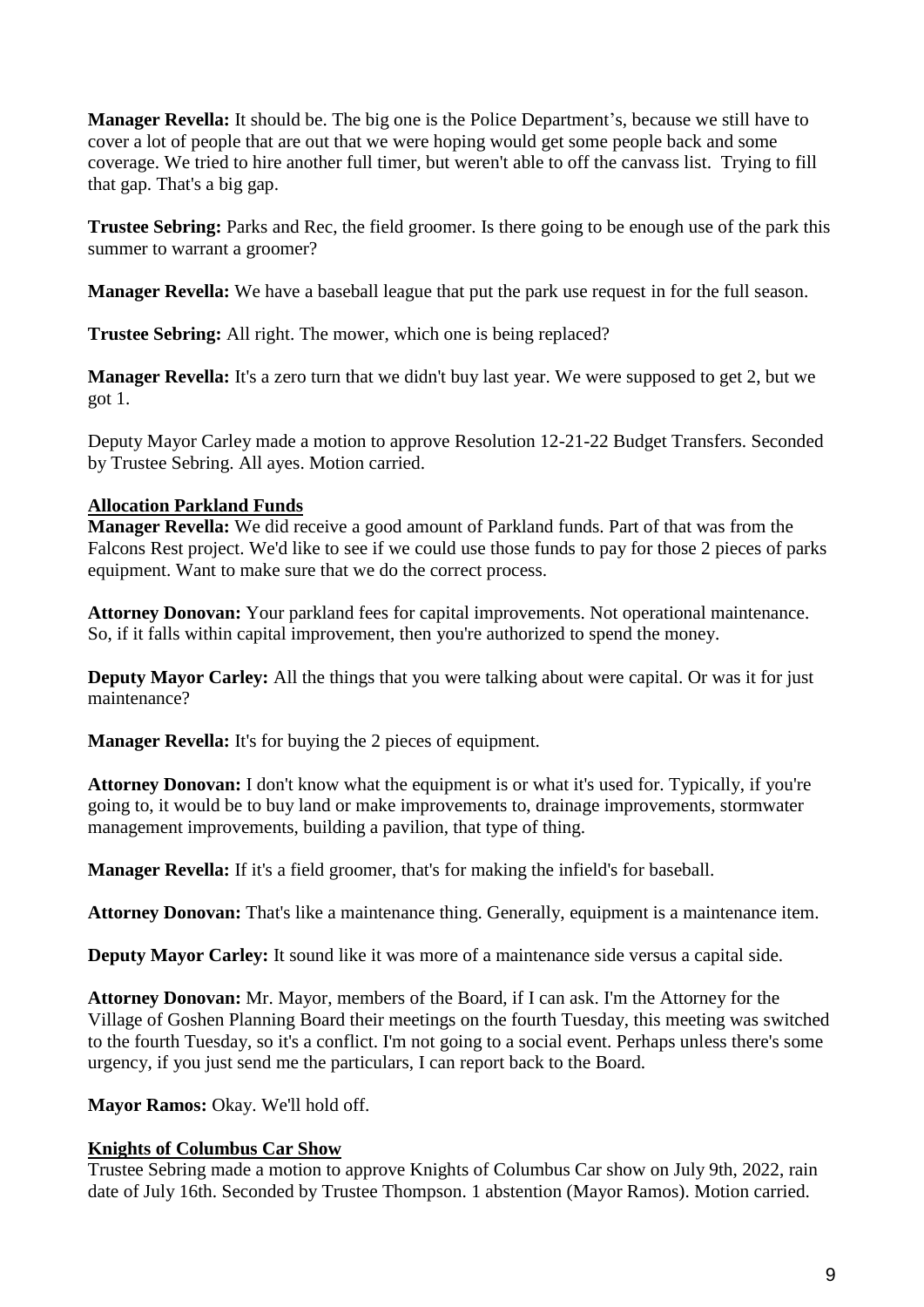### **Flag Day Ceremony**

Trustee Baker made a motion to approve Flag Day ceremony on June 12th at 1 p.m. at Walden Veterans Memorial Park. Seconded by Trustee Maher. 1 abstention (Trustee Sebring). Motion carried.

# **Public Comment**

**Brenda Adams:** 31 Valley Ave. Thank you for approving the Flag Day ceremony, I hope you can all attend. Also, Mr. Mayor, asking you if you'd like to speak again. Check that on your calendar and let me know if we can put you on the program.

**Mayor Ramos: Absolutely. Thank you.** 

**Mary Ellen Matise:** 54 Gladstone Ave. County talking about the bus routes. Are they're talking about fixed bus routes or dial-a-bus bus routes?

**Manager Revella:** Fixed routes.

**Mary Ellen Matise:** Because the Town of Montgomery still has never done anything about crossing town lines, except for Crawford, because we're Crawford and Montgomery funded together. That's just a matter of them making agreements with other Towns.

**Manager Revella:** The County is going to come out with a mobile app to coordinate all the different bus routes to try and get plans and get planned routes together.

**Mary Ellen Matise:** You know how long ago Rob Harrington told us that? It's got to be like 15 years by now. Whenever they did the North County study. The Town Board established the Revolutionary War 250 committee for the Town under the Historic Preservation Commission and so we will we'll come to you sometime this year and give a little presentation about all the themes. It's going to be a 10 year celebration. So every year will have different themes and hopefully if there's anybody here who wants to participate. Anybody who would like to participate with the committee's work, we'd love to have people and I haven't done a press release yet.

**Trustee Thompson:** Are you the contact?

**Mary Ellen Matise:** Yes. Also, Walter Pahokee at Montgomery Book Exchange, he's going to be like the chair of that committee.

**Mayor Ramos:** Are we going to dress up in revolutionary garb?

**Mary Ellen Matise:** You can do whatever you want.

**Mayor Ramos:** I'm in. Keep us posted

**Mary Ellen Matise:** I will. We have a slide program that the county historian put together, so we'll bring that around. We're just getting started thinking about it. And the county commission is just getting started really.

**Mayor Ramos:** If you need any help from many of us, let somebody know.

**Mary Ellen Matise:** The more the merrier, because we might plan some activities here over the course of those years that just have to do with Walden or participate with the Town. Any number of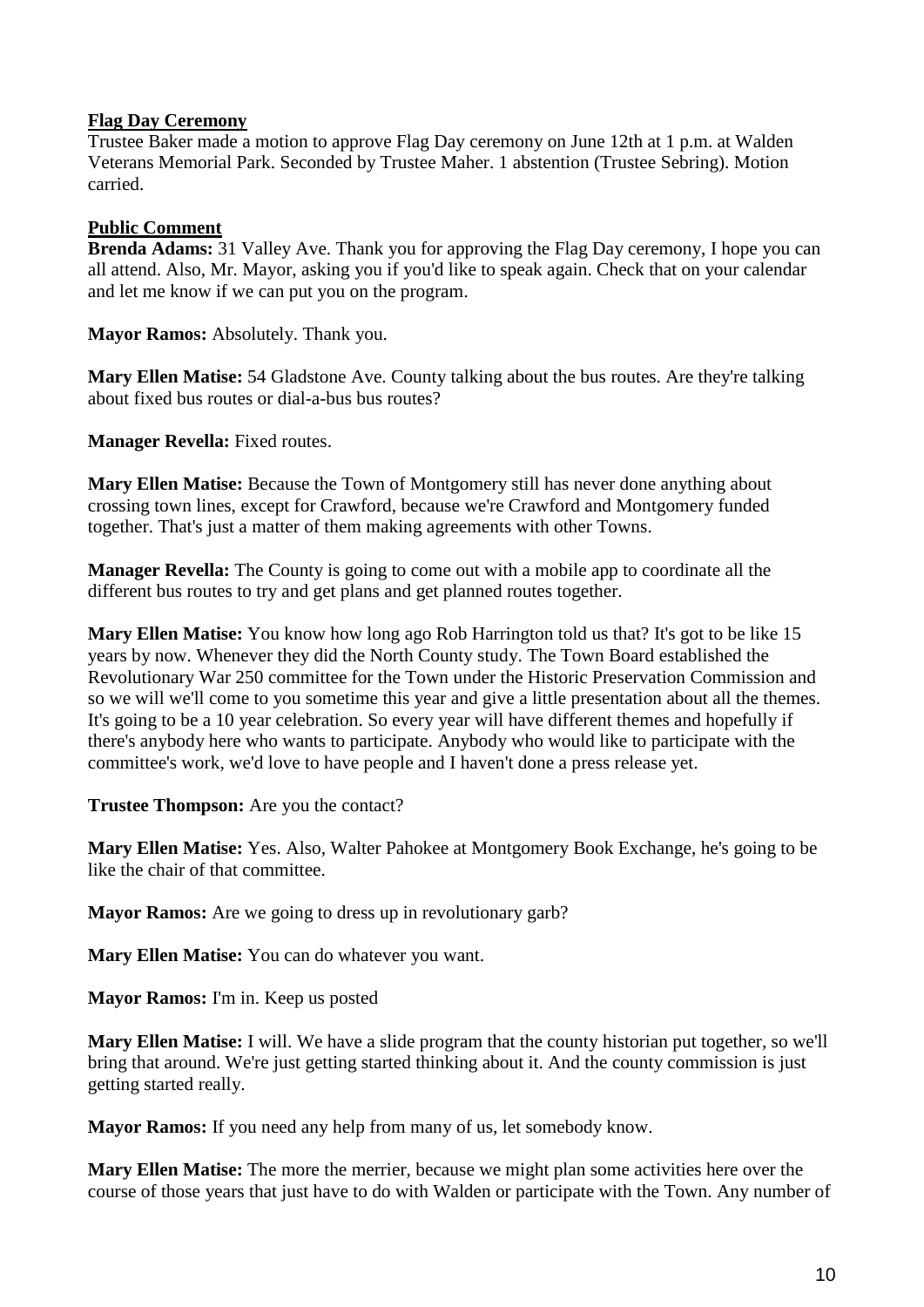possibilities. In fact, 1 thing we were thinking about is like a bookstore tour or like roundtables or something. So now we have this new local bookstore, and so that would be a fun thing to do. Also, can I like throw my hat in the ring, because I've been involved with the Ambulance Corps since 2003 and I would certainly like to help out and don't we have an open committee on this that's working? The Town's supposed to have an open committee and that open committee sort of nobody knows how where it is, what it's doing.

**Mayor Ramos:** We're happy to accept any and all help

**Mary Ellen Matise:** I would like to. I've always been involved with it. I've been a stakeholder, especially as a senior, because that's always been my focus with that and I would just like to be part of it. If you please include me, I'd love that. Thank you.

# **Payment of Audited Bills**

Trustee Elliott made a motion to approve Payment of Audited Bills. Seconded by Deputy Mayor Carley. All ayes. Motion carried.

# **Correspondence**

**Trustee Thompson:** I had some emails from Mr. Shorette from the Ambulance Corps and correspondence with Mr. Beaumont and Becky asking about the ambulance paperwork.

**Trustee Elliott:** Same ones from Becky.

**Trustee Maher:** I also had correspondence from the Town of Montgomery Ambulance Corps, Becky Pearson's email and Anthony from Cuddy and Feder.

**Trustee Baker:** Mr. Shorette, Mrs. Pearson and then from a Village resident in regards to the elections.

**Trustee Sebring:** I received the same ones that everybody else has had.

**Deputy Mayor Carley:** I received an email from a Trustee-elect Pearson and also was speaking to a young lady. Her name was Carolyn Wesenberg, and she was talking about the Scout Cabin and concerning books and everything. How that it would be nice to start some type of, I guess, an area where you can either buy books and also allows for volunteers, special needs, which was where she was pointing more too. I told her I thought it was a good idea \*read her email into minutes\* She just wants to put something out and I just wanted to share that.

**Mayor Ramos:** We can work on that. I too received correspondence from Trustee-elect Pearson, Mr. Mirando from Orange County Transit, Ambulance Corps and today's correspondence with Mr. Berry from Albany.

**Deputy Mayor Carley:** A young lady in our area that was talking about the snow removal. She had some complaints that the snow removal, the width of the streets, like they wasn't clearing it to the curb. Typically, we put the signs out, the Village put the signs out, no parking, and it made it narrower and she had some issues with it.

**Manager Revella:** Do you know what streets she was talking about?

**Deputy Mayor Carley:** Main.

**Manager Revella:** We don't plow Main St.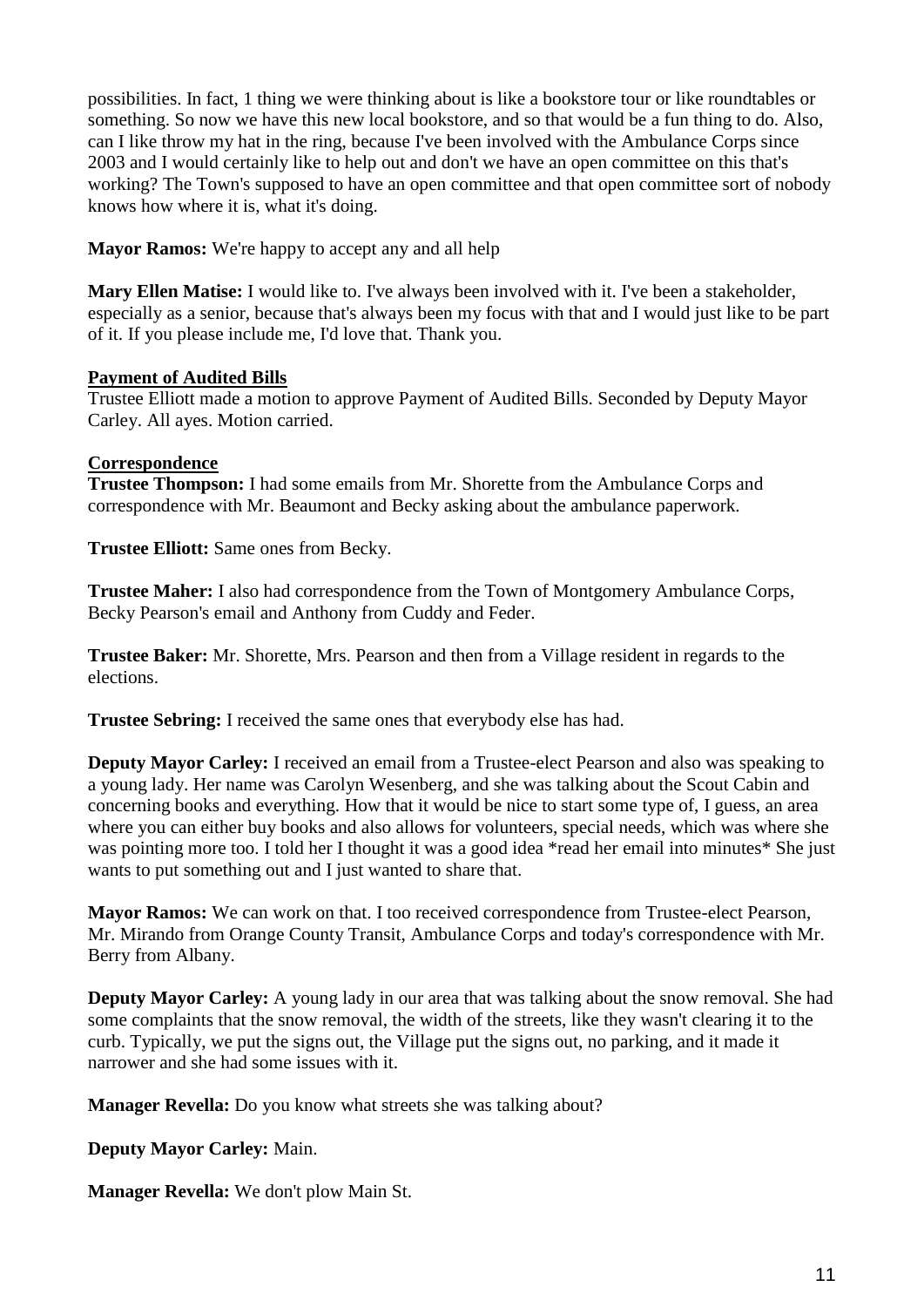**Deputy Mayor Carley:** I told her that, but that was the main one she was talking about. She said Village in general, but especially down Main St.

**Mayor Ramos:** We've contacted DOT for this so we're working on it. Maybe wider plows.

**Manager Revella:** We try to clear it as often as possible. The problem is the car removal, is not always possible. The state comes through with the wing plow. It's not putting it down if there are cars there because, it'll take mirrors off.

**Deputy Mayor Carley:** But I didn't see the stakes like we did years before.

**Manager Revella:** We cleaned twice this year.

Deputy Mayor Carley: Okay, cars get towed get towed right?

# **Miscellaneous Comments from the Board of Trustees**

**Trustee Maher:** I just wanted to say to Cheryl, what everyone else here already knows you're an exemplary member of this community. Your dedication to Walden and its residents is going to be very hard for all of us to follow in those footsteps. Even though you're not going to be in this room anymore, I know that you're not going anywhere. You're still going to be a very important person in this Village as far as a mentor and a leadership role and in community service for all that you do for us. We're going to miss you. You're always welcome at my house.

**Trustee Baker:** Thank you for that. I want to congratulate the winners, I have absolutely no doubt that each and every one of you will zealously represent the residents of our awesome Village. I look forward to working with all of you at our community events. You're right. I'm not going away. I get to see my little mug all over the place.

**Trustee Sebring:** It's been a pleasure working with you, Cheryl. I know you're not going to go anywhere, so you'll continue to do your thing at our events and thank you for serving the Village.

**Trustee Elliott:** Thank you, Cheryl, you've informed me on a lot of stuff that I had no idea about. I appreciate it. I look forward to seeing you around.

**Trustee Thompson:** I'd like to congratulate Trish and Willie. I didn't see them on election night, so congratulations and thank you for serving Cheryl. I've enjoyed working with you and I look forward to seeing you at the ambulance issues and all the other things you participate in the Village. I am getting bombarded with climate smart webinars, Zoom's, in-person meetings. I can't possibly attend every single one of these. I do my best. I have another 1 tomorrow. There was tonight. If anyone else is interested in any of the Climate Smart activities, I am very happy to forward the emails to anyone else. Just let me know. I also would like to know how everybody feels about inviting Trustee- elect Pearson into executive session this evening, just so she can get updated, get informed of things that are going on in the Village so she's ready to go at our reorg meeting. I don't know how everybody else feels about that, but I know it is permitted. We can invite anyone we like into executive session. It's my understanding that whoever we invite could be asked to leave for part of the meeting if there's information that they're not to be entitled to. I'd like to know if anyone else feels that it would be beneficial.

**Trustee Sebring:** I have no objection.

**Mayor Ramos:** We'll finish with comments and then we'll come back to that.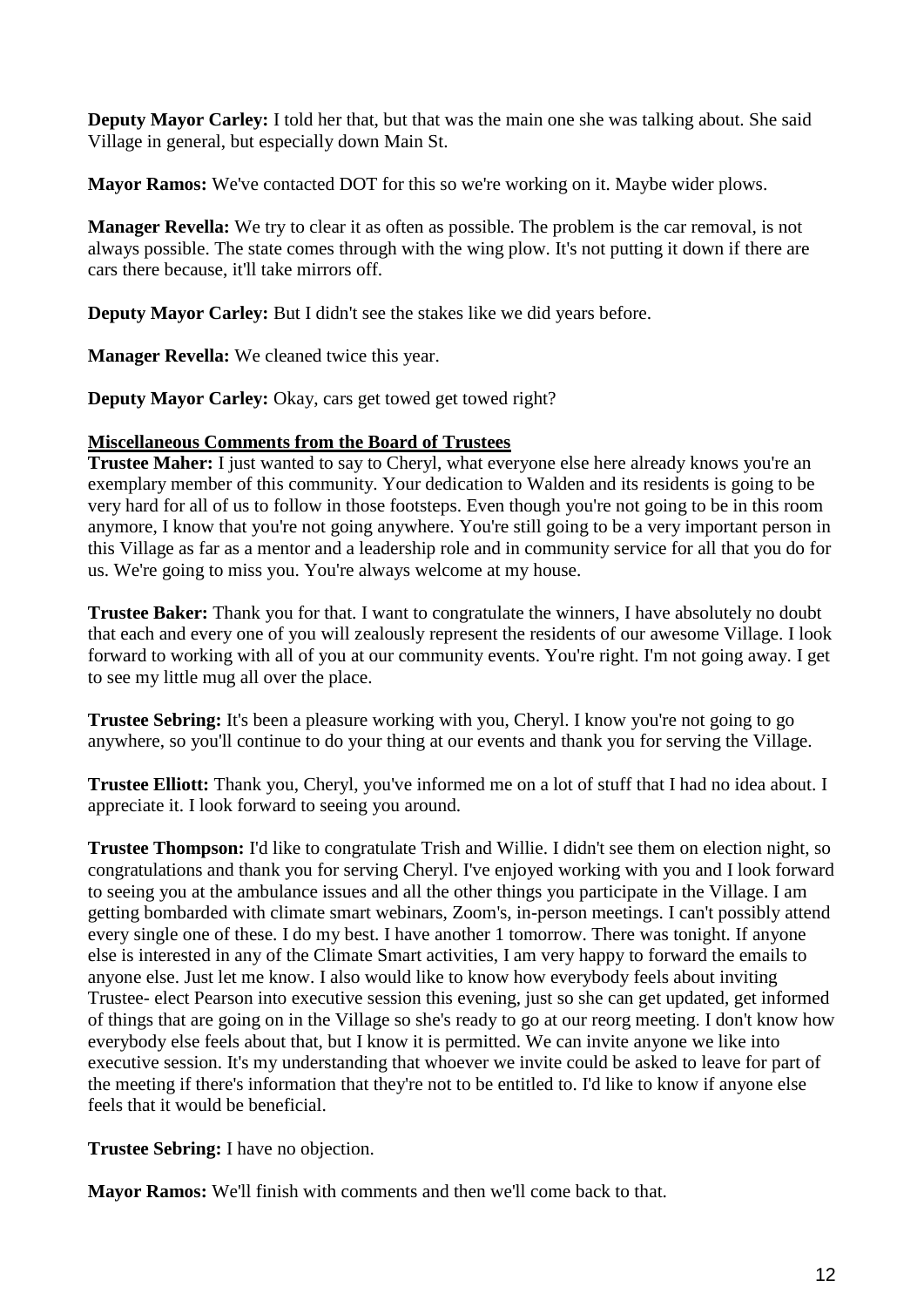**Deputy Mayor Carley:** Cheryl, you're not going away. Thank you for all your service. We appreciate it. All right. It's a good segue way into the presentation from the Business Council. When we were doing the election, a lot of things came up, one of the main ones was the WBA, Walden's Business Association. I think we should, if the Board is willing and everyone is willing to spin it back up, get that back in action. It's a good time because I think the triathlon is a great event and we can kind of connect that, as a little startup to motivate our business district and get it back in action. One of the things I did see, with the campaign, you have some positive things, you have some negative things. But one of the positive things that I did see and I said I was going to bring up, at first chance and it's our youth, we do youth leadership, which is a great thing. I see something that I think we can start doing is more the volunteer youth get involved with the community more. I had the opportunity to talk with Brenda during Meet the Candidate night and she brought up a great point that we need more and more people to get involved because as our senior population who I think are the main ones out there doing everything, begin to move on and do other things, relocate, we need more and more people to get involved. I think if we can start some type of campaign to draw in the youth in and just talk about our millennials and say volunteer, pushing things for Women in Walden and Men in Walden and have a little events and bring them together, so forth, so on. I'd like to put that out there also as a movement for our community. The other one was, I talked about the scouts. The Walden corridors, 1 of the questions that was brought up also, what do you suggest to bring small business or other businesses to Walden? I wrote it out for the paper and I stated that not a sprucing up, but a beautification. In dialog with other people we start talking about the corridors of Main Street and Walden where the main traffic goes through and is that beautification of that area and I'd like to see a project, maybe if we can, to kind of look at that. Not saying it's going to happen this year, like right now, but maybe that ball starts rolling and we can look into a beautification project and pace it out so that we can hit all the corridors within Walden. If everyone is open to that. I'm trying not to give you any alibis, but I think that was about it.

**Trustee Thompson:** What kind of beautification? Are you talking about buildings? Because the Community Council this year is doing planters up and down Main Street? I did planting at Wooster's Grove last summer and I've been talking to Mike Bliss and Mr. Revella and the Community Council and we have some tentative plans to do some of the entrance signs at different parts coming in and out of the Village over at the entrance to Olley Park or Bradley Field. And I know there's a Boy Scout project for beautification down at the new community center, so there are some things being formulated.

**Deputy Mayor Carley:** I agree 100% and I was aware of those.

**Trustee Thompson:** Well, if there's anything else, I'd love to hear, what else you have in mind. I'm eager to help on a committee like that.

**Deputy Mayor Carley:** For example, 1 of the things I feel that can help out is that when somebody drives through Walden, Village Manager was talking about how they're doing the streets and the sidewalks and everything. But I typically don't look down. I look up. I look at the homes and the buildings and the storefronts and like a good paint job. Maybe a coordination of a paint job or things like that or to have a theme. So, when somebody comes through at a certain time, we as a business corridor. I know we do like Christmas on Main Street and things of that nature, but really push it from the business perspective and then draw in the homes. You got some homes that need some paint, that need some work. My thing is that, I'm not saying for every single house on Main Street, that's not the point, but where you can you have a conversation, can you do this? Can you do that? And if the answer is no, which it probably will be, what can we do to help and then look at the cost behind it and then do a fundraiser and do something as a project to help build that up. So when somebody pulls into Walden, they have that view. That's what I'm referring to. And then with the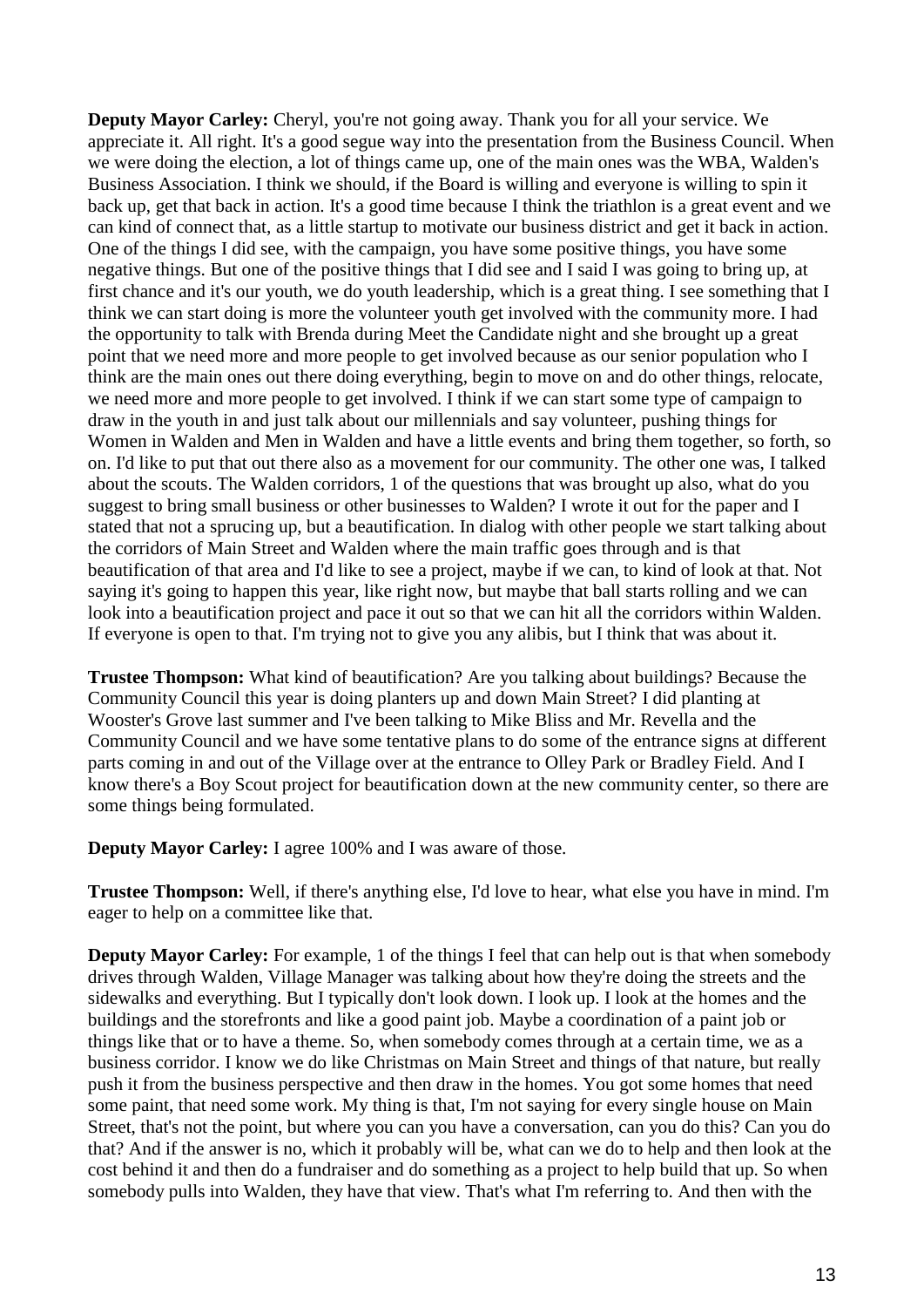planters on top of that and doing all the initiatives that we have already, I think that will be a plus. I don't think that can happen every single year to every single house. But you put a schedule together and then you look at it. We already talked about our Village Hall. Make sure that when somebody steps into the Village Hall that it looks a certain way. But before you get to the Village Hall, they got to look at our, our buildings, our stores, and you just want everything to look to be a theme. I was in certain Villages, up in Connecticut and I went through some other areas and you start getting these ideas and Walden can look like this versus a certain way.

**Trustee Thompson:** I know the Building Inspector encourages people to come up here and see John about the rehab loans.

**Deputy Mayor Carley:** That's a great point, because at that point, the rehab loans. See how we can tie that in to more and introduce people that we see that your home can use x y z. Can you do this? Can you do that? Maybe, maybe not. We don't know. But that's being proactive and we're pushing the information out there to them instead of pulling in. That's what I see. That's part of it also.

**Trustee Thompson:** I don't think anyone will disagree and we'd like to do anything we can to spruce up Main Street anywhere else in our Village.

**Trustee Baker:** Absolutely. Did we get the poles to extend the flags for the Veterans down Main Street and around the square?

**Manager Revella:** I haven't seen them come in yet. I'll ask Fred.

**Mayor Ramos:** Trustee Baker, you will always be a kindred spirit here in these halls. We learned a lot from each other, just like this team learns a lot from each other. This is a team effort. We can't do everything by ourselves. As you can see, Trustee Thompson, she's getting dated with the Climate Smart, which is an undertaking and she's been valiantly doing that for 4 years. I learned a lot from you and I'm hoping that you learned a lot from me and I know you will continue to serve the Village of Walden in any capacity that drives you and drives us. I thank you for your time, your service and your dedication to the Village and I greatly appreciate it. I had the honor of speaking to a group of 7 Webelos who just graduated to the Boy Scouts and their eagerness to come out and help this Village do little projects. We have our Girl Scout who's doing her gold project here with the mantle. If you see back there, we're about halfway there now and it's going to look beautiful. They were like sponges, I wish I was 12, 14 years old again and it was a great honor to talk to them at the Most Precious Blood Father Sullivan Hall. We continue the dialog and discussion with the invitation to Trustee-Elect Pearson to attend executive session. We can go around the room.

**Trustee Elliott:** I have no issue.

**Trustee Maher:** I'm okay with that.

**Trustee Baker:** I have no issue with that.

**Trustee Sebring:** I'm okay with that.

**Deputy Mayor Carley:** I don't have an issue with it, but have we ever done that before?

**Manager Revella:** Brought in a Trustee-Elect? Not that I recall. You're allowed to invite in who you want as Trustee Thompson said, if there's an issue that comes up then we'd ask her to leave at that moment, if something came up of that nature.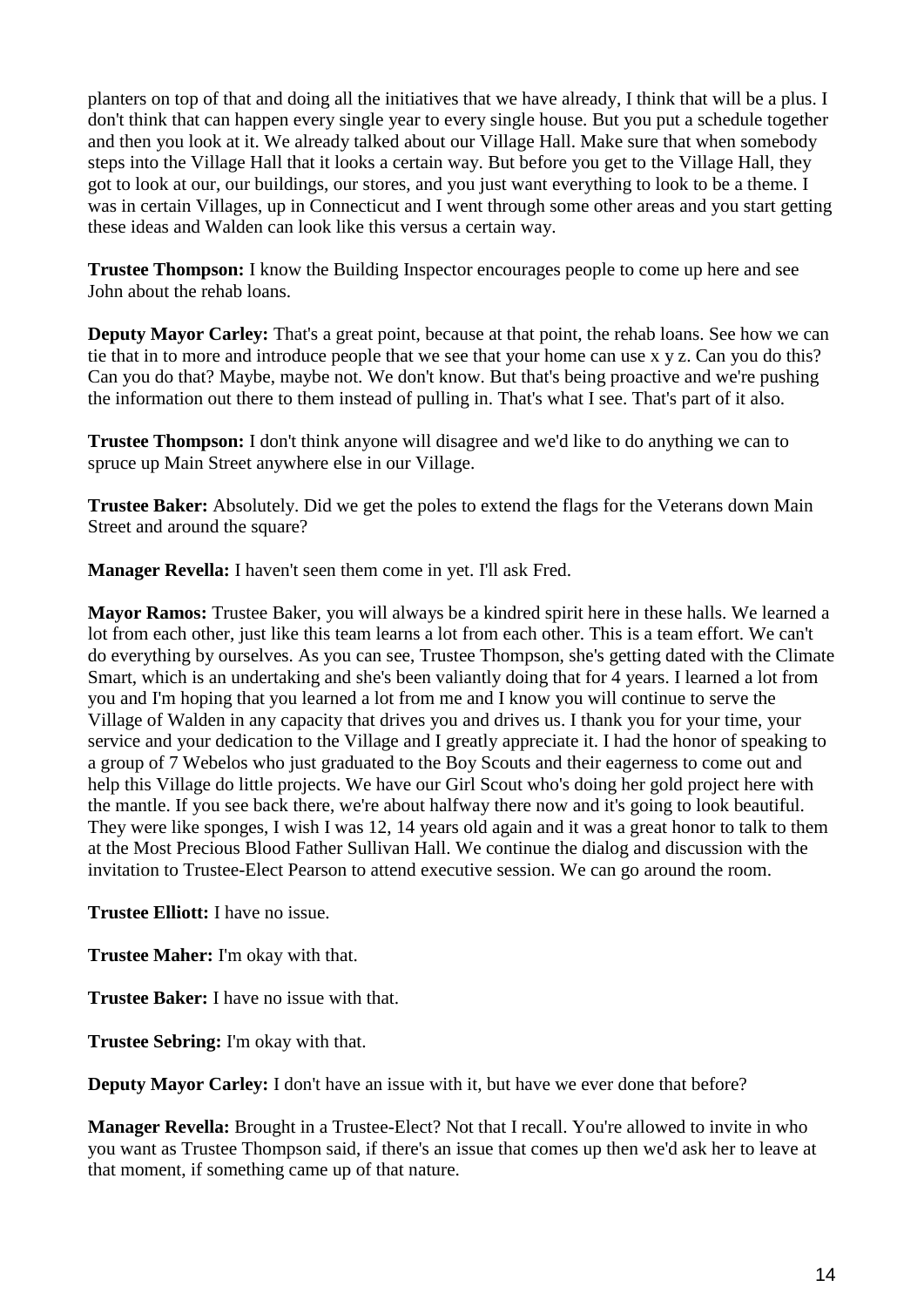**Deputy Mayor Carley:** With that being said, I don't have a personal issue, she should be sworn in.

**Manager Revella:** She has taken the oath. Correct?

**Clerk Kraus:** Correct. Yesterday.

**Manager Revella:** She cannot conduct any official business on behalf of the Village until April 4th in that capacity. She still serves as the Chair of the Zoning Board right now.

**Deputy Mayor Carley:** As a precedence is that what we're going to start doing?

**Manager Revella:** It's up to you guys. .

**Mayor Ramos:** I don't know if historically we've done this in the past and I agree, hopefully, if there's an issue that enters into that domain, excuse yourself, since everybody's in agreement with that we'll approve it.

# **Executive Session – Discuss Personal History of a Particular Person**

Trustee Elliott made the motion to go into executive session to discuss the personal history of particular employee with the invitation of Trustee-Elect Becky Pearson. Seconded Deputy Mayor Carley. All ayes. Motion carried.

# **Reconvene**

Trustee Elliott made a motion to reconvene the regular meeting of the Board of Trustees. Seconded by Trustee Maher. All ayes. Motion carried.